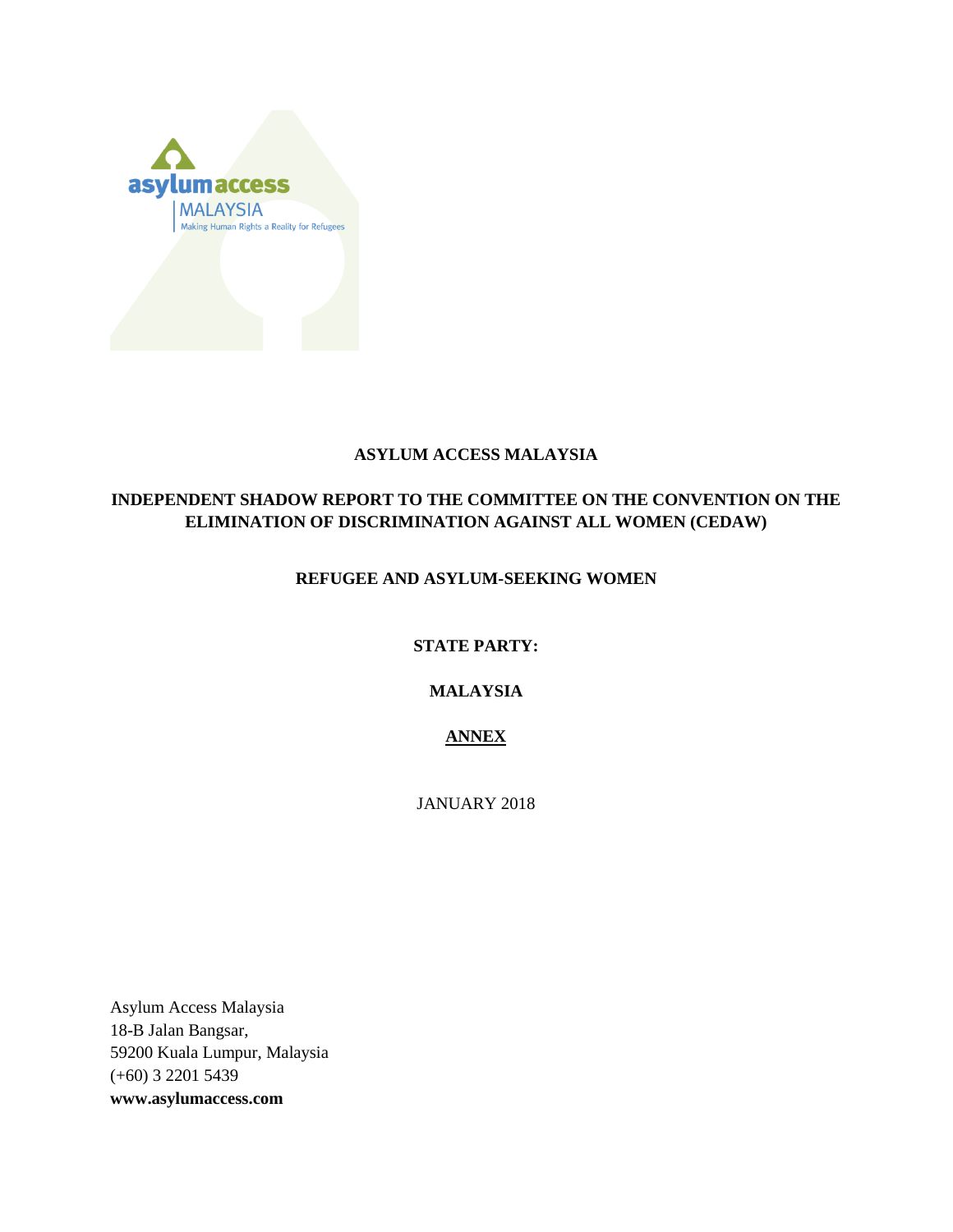# **Table of Contents**

| EXECUTIVE SUMMARY: ISSUES FOR CONSIDERATION DURING THE PLENARY SESSION 6                          |  |
|---------------------------------------------------------------------------------------------------|--|
|                                                                                                   |  |
|                                                                                                   |  |
|                                                                                                   |  |
| Malaysia's legal obligations and political commitments with respect to detention and non-         |  |
| Prior observations and issues raised by the CEDAW Committee with respect to detention and non-    |  |
| The Government's position on the issue of detention and non-refoulement of asylum-seeking and     |  |
| ARTICLE 15, 2(d)-(e): SEXUAL AND GENDER BASED VIOLENCE AND LACK OF ACCESS TO                      |  |
| Malaysia's legal obligations with respect to SGBV and lack of access to justice 15                |  |
| Prior observations and issues raised by the CEDAW Committee with respect to SGBV and lack of      |  |
| The Government's position on the issue of SGBV and lack of access to justice 16                   |  |
|                                                                                                   |  |
| Malaysia's legal obligations with respect to the lack of formal access to employment 16           |  |
| Prior observations and issues raised by the CEDAW Committee with respect to lack of formal access |  |
| The Government's position on the issue of lack of formal access to employment  17                 |  |
|                                                                                                   |  |
|                                                                                                   |  |
| Prior observations and issues raised by the CEDAW Committee with respect to lack of access to     |  |
|                                                                                                   |  |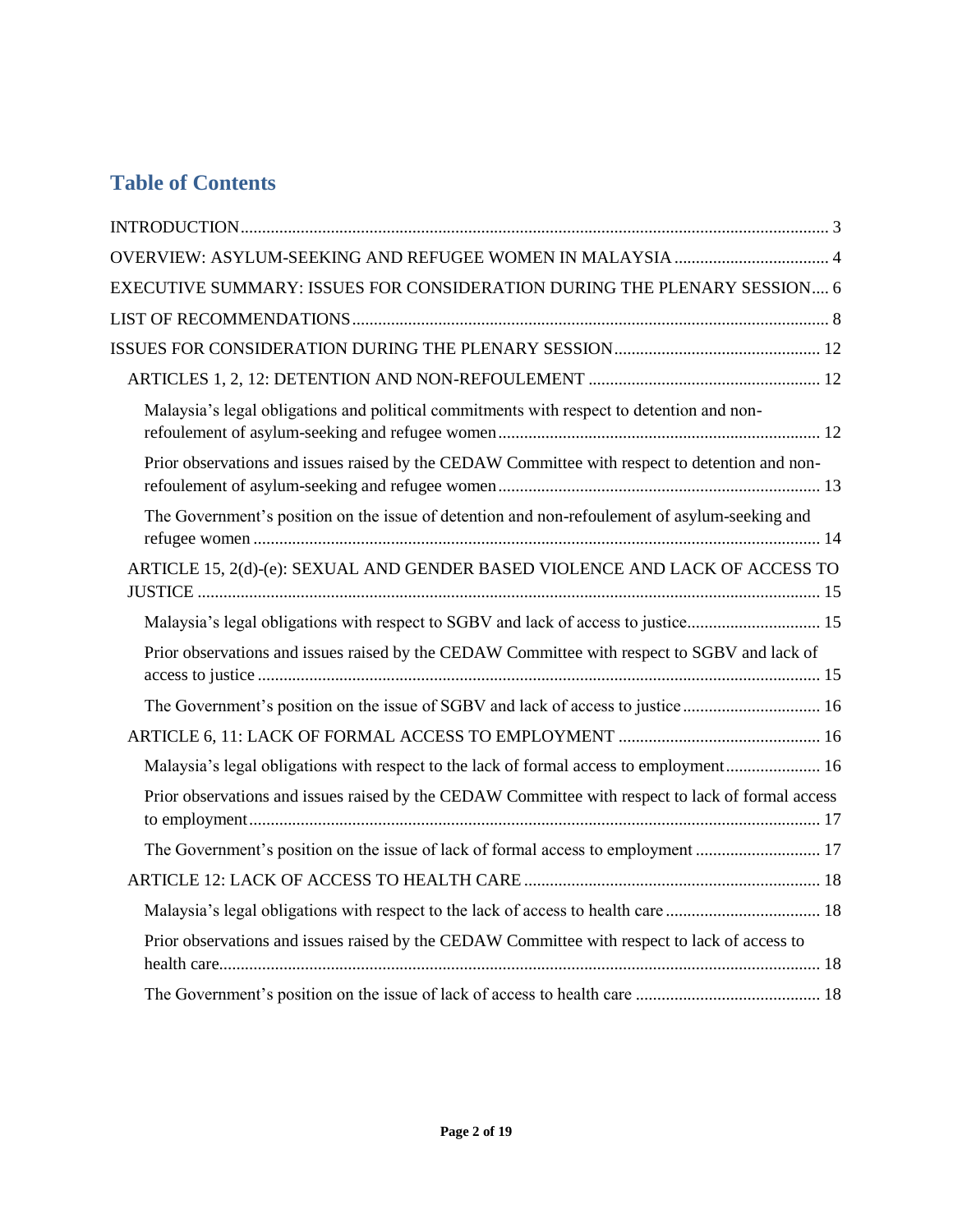# **INTRODUCTION**

This is the annex to the independent shadow report to the Commmittee for the Elimination of Discrimination against Women ('CEDAW Commmittee') which examines Malaysia's legal obligations under the Convention on the Elimiantion of Discrimination against Women (CEDAW).

The accompanying shadow report focuses on **Malaysia's state practice** in relation to four key issues:

- 1. Detention and non-refoulement;
- 2. Sexual and gender-based violence and access to justice;
- 3. Lack of formal access to employment; and Lack of access to healthcare.

#### **This Annex contains**:

- 1. An **overview** of asylum-seeking and refugee women in Malaysia;
- 2. An **executive summary** of the issues for consideration during the plenary; and
- 3. A list of **recommendations**.

This Annex also provides the following further information related to the four key issues above:

- a) Malaysia's legal obligations and political commmitments;
- b) Prior observations by the CEDAW Committee; and
- c) The Malaysian government's position on each issue.

For questions or comments about this report, please contact:

Ms Deepa Nambiar Director Asylum Access Malaysia 18-B Jalan Bangsar, 59200 Kuala Lumpur, Malaysia (+60) 3 2201 5439 [deepa.nambiar@asylumaccess.org](mailto:deepa.nambiar@asylumaccess.org)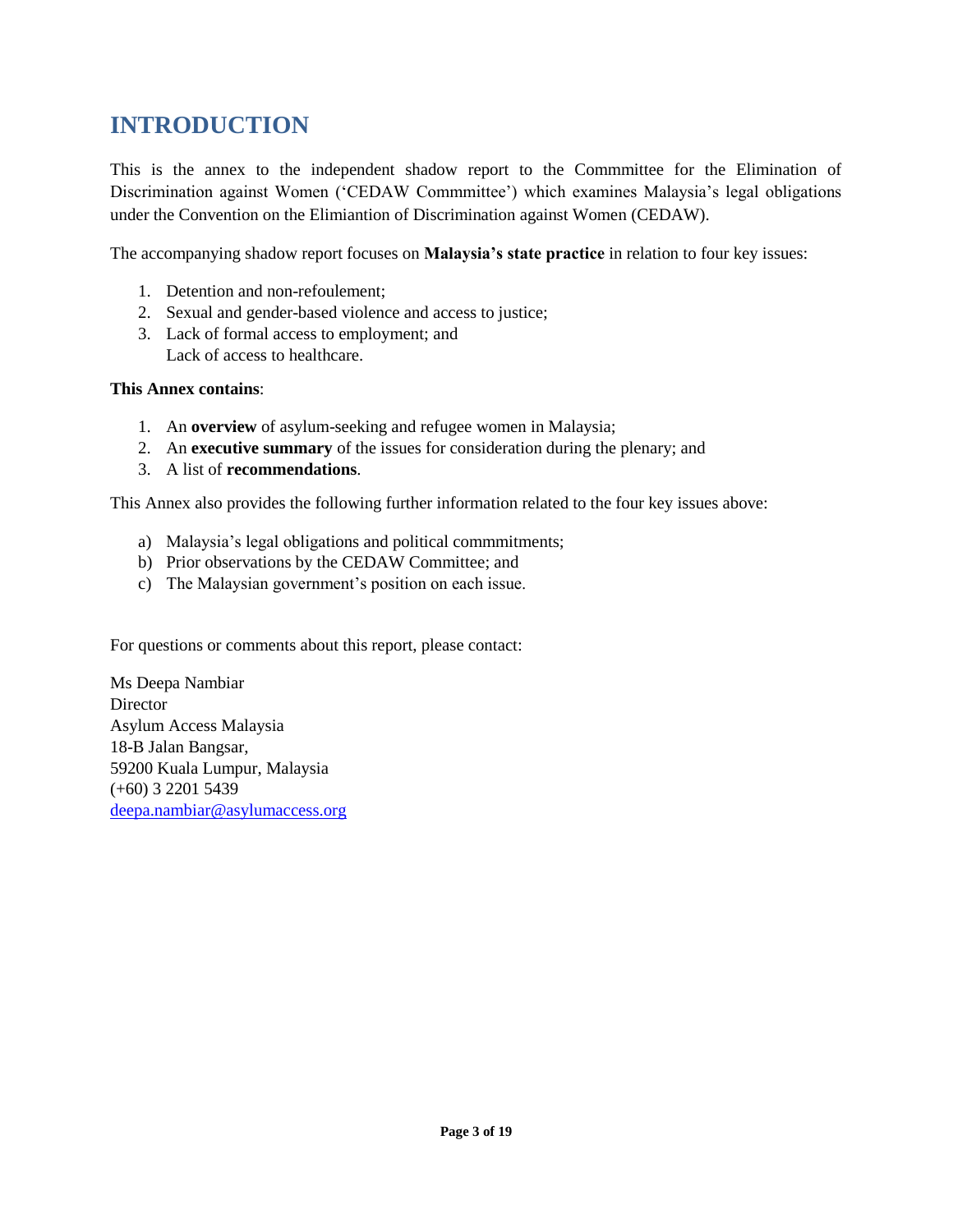# **OVERVIEW: ASYLUM-SEEKING AND REFUGEE WOMEN IN MALAYSIA**

This report focuses on asylum-seeking and refugee women in Malaysia. At the end of December 2017, there were 152,320 asylum seekers and refugees registered with the United Nations High Commissioner for Refugees ("UNHCR") in Malaysia. Approximately 34% of these are women.<sup>1</sup>

Despite the constitutional guarantee of equality brought about by the amendment of Article 8(2) of the Federal Constitution<sup>2</sup> to include the word "gender" in the definition of discrimination, inequality continues to exist due to a failure to implement laws and policies that adequately enforce women's rights. Nowhere is this more palpable than for asylum-seeking and refugee women in Malaysia.

Malaysia is not a signatory to the 1951 Refugee Convention, or its 1967 Protocol, and has no legislative or administrative framework in place to identify and protect asylum seekers and refugees in Malaysia. Under the Immigration Act 1959/63, 3 asylum seekers and refugees are not distinguished from undocumented migrants (of which there are some estimated 2-4 million currently in Malaysia),<sup>4</sup> leaving them vulnerable to arrest, penal sanction,<sup>5</sup> detention and refoulement. The Malaysian Government has stated that they allow refugees to be temporarily present in Malaysia until they can be resettled to a third country based on "elements of humanity", however they do not know how long this will be as it involves national security matters.<sup>6</sup> This lack of legal framework and protection is especially problematic in the context of asylumseeking and refugee women because they face unique violations of their rights throughout the displacement cycle, including specific forms of gender-based discrimination, violence and exploitation.

We acknowledge that the Government allows UNCHR to carry out registration and refugee status determination for asylum seekers and refugees (including women)<sup>7</sup> and that there has been some recent

<sup>1</sup> UNHCR, *Figures at a glance in Malaysia*, available at [http://www.unhcr.org/figures-at-a-glance-in-malaysia.html:](http://www.unhcr.org/figures-at-a-glance-in-malaysia.html) 'Some 133,070 are from Myanmar, comprising some 65,910 Rohingyas, 34,020 Chins, 9,910 Myanmar Muslims, 4,070 Rakhines & Arakanese, and other ethnicities from Myanmar. There are some 19,240 refugees and asylumseekers from other countries, including some 5,480 Pakistanis, 2,450 Yemenis, 2,400 Syrians, 2,270 Somalis, 2,080 Sri Lankans, 1,470 Iraqis, 1,210 Afghans, 740 Palestinians, and others from other countries.'

<sup>&</sup>lt;sup>2</sup> Federal Constitution of Malaysia, available at [http://www.agc.gov.my/agcportal/uploads/files/Publications/FC/Federal%20Consti%20\(BI%20text\).pdf](http://www.agc.gov.my/agcportal/uploads/files/Publications/FC/Federal%20Consti%20(BI%20text).pdf) 3 Immigration Act 1959/63 (Act 155).

<sup>4</sup> UNHCR, *Challenges and Way Forward in Handling Rohingya Refugees in Malaysia*, available at <https://reliefweb.int/report/malaysia/challenges-and-way-forward-handling-rohingya-refugees-malaysia>

<sup>5</sup> US Department of State, *Malaysia 2015 Human Rights Report –* Executive Summary, available at [https://www.state.gov/documents/organization/252989.pdf:](https://www.state.gov/documents/organization/252989.pdf) Such persons face mandatory imprisonment for a maximum of five years, a maximum fine of RM 10,000 (\$2,287), or both, and mandatory caning of not more than six strokes.

<sup>6</sup> Equal Rights Trust, *Equal Only in Name: The Human Rights of Stateless Rohingya in Malaysia,* 2014 (p.30) at [http://www.equalrightstrust.org/ertdocumentbank/Equal%20Only%20in%20Name%20-](http://www.equalrightstrust.org/ertdocumentbank/Equal%20Only%20in%20Name%20-%20Malaysia%20-%20Full%20Report.pdf) [%20Malaysia%20-%20Full%20Report.pdf.](http://www.equalrightstrust.org/ertdocumentbank/Equal%20Only%20in%20Name%20-%20Malaysia%20-%20Full%20Report.pdf)

<sup>7</sup> International Federation for Human Rights (FIDH) and SUHAKAM, *Undocumented migrants and refugees in Malaysia: Raids, Detention and Discrimination,* March 2008, available at <https://www.fidh.org/IMG/pdf/MalaisieCONJ489eng.pdf> p 9; Equal Rights Trust, *Equal Only in Name: The Human Rights of Stateless Rohingya in Malaysia,* 2014, available at [http://www.equalrightstrust.org/ertdocumentbank/Equal%20Only%20in%20Name%20-%20Malaysia%20-](http://www.equalrightstrust.org/ertdocumentbank/Equal%20Only%20in%20Name%20-%20Malaysia%20-%20Full%20Report.pdf) [%20Full%20Report.pdf:](http://www.equalrightstrust.org/ertdocumentbank/Equal%20Only%20in%20Name%20-%20Malaysia%20-%20Full%20Report.pdf)Written instructions were issued in 2005 by the Attorney-General not to prosecute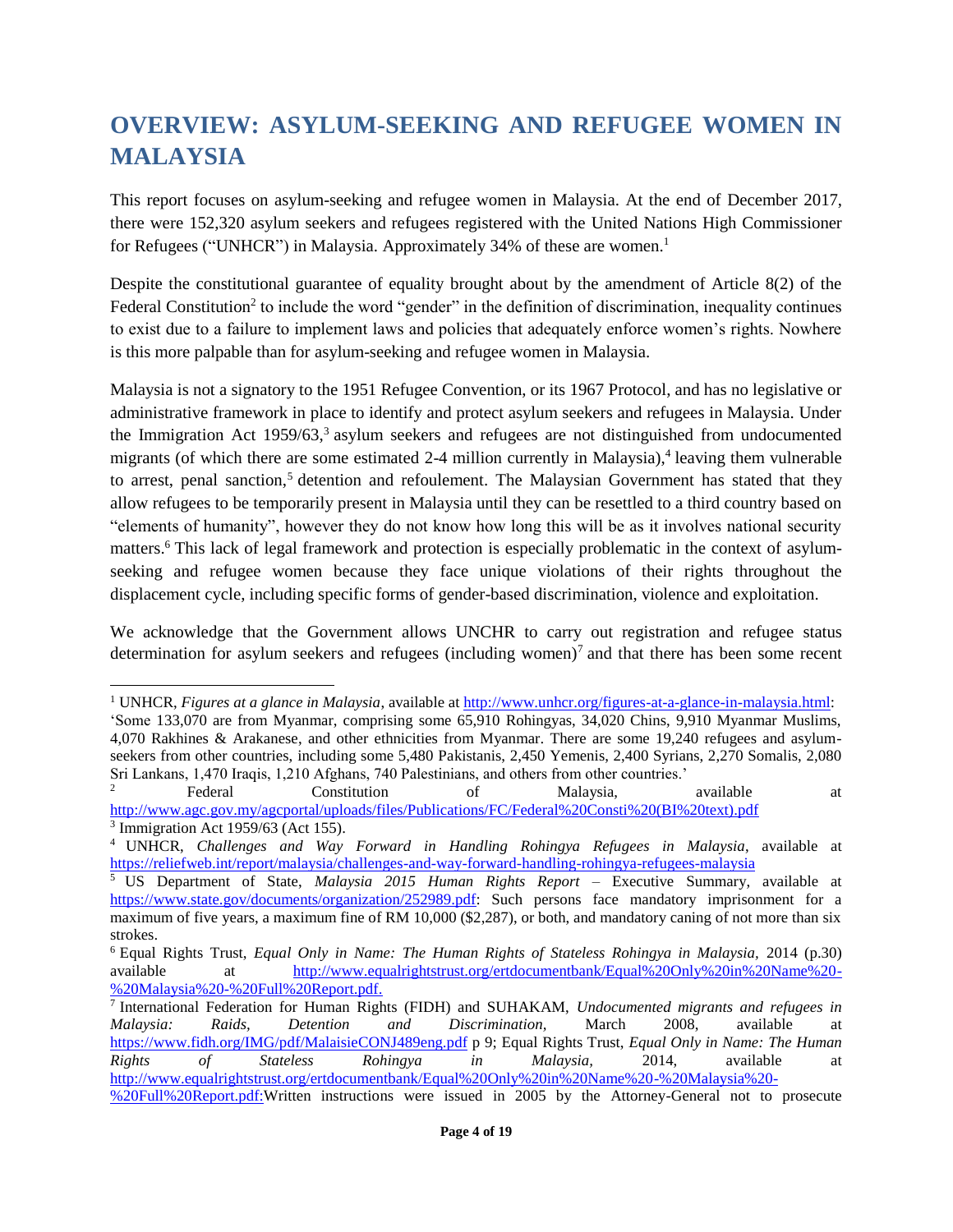effort by the Government to improve policies around refugees, including the establishment of a Joint Task Force with UNHCR in December 2016, and a pilot program to allow 300 Rohingya UNHCR card-holders to work in the plantation sector in March 2017. 8

However, in the absence of any laws and enforceable policies on the rights of refugee women to obtain legal status and access healthcare, formal employment and justice, the Malaysian Government continues to fail to act upon General Recommendation 32.<sup>9</sup> States bear the primary responsibility for ensuring that asylum-seeking and refugee women within their territory or under their effective control or jurisdiction are protected from violations of their rights under CEDAW.<sup>10</sup>

Asylum-seeking and refugee women continue to be denied legal status in Malaysia, which exacerbates their vulnerability in many ways. It limits their ability to access justice and treatment for SGBV, precludes lawful access to the labour market and restricts their access to healthcare. In 2017, less than 2% of refugees and asylum-seekers registered with UNHCR were resettled to a third country by the UNHCR.<sup>11</sup> The vast majority of the tens of thousands of refugees and asylum-seekers will undertake often dangerous journeys from Malaysia in search of better opportunities, or remain in Malaysia for years, sometimes decades, with no legal recognition or protection, without the ability to work legally and at constant fear of arrest and detention due to their lack of legal status.

We welcome the recommendation of the CEDAW Committee in its 2006 Concluding Comments<sup>12</sup> that the Malaysian Government adopt laws and regulations to regulate the legal status of asylum seekers and refugees in Malaysiain order to ensure protection for asylum-seeking and refugee women and their children<sup>13</sup> and integrate a gender-sensitive approach throughout the process of granting asylum and/or refugee status in close cooperation with the UNHCR.<sup>14</sup>

immigration-related offences committed by asylum-seekers and refugees holding valid UNHCR documentation. Written instructions have also been issued by the Ministry of Health to reduce medical fees for refugees to 50 per cent of the foreigners' rate; and UNHCR is provided with access to refugee or asylum-seeker detainees in immigration detention centres.

<sup>8</sup> Haikal Jalil, *Pilot project to allow Rohingya UNHCR card holders work legally to begin from March: Zahid*, The Sun Daily, 2 February 2017, available at [http://www.thesundaily.my/news/2148173;](http://www.thesundaily.my/news/2148173) Bernama, *Only 40 Rohingya registered for work under pilot scheme*, Malaysiakini, 4 April 2017, available at [https://m.malaysiakini.com/news/378003.](https://m.malaysiakini.com/news/378003)

<sup>9</sup> Committee on the Elimination of Discrimination Against Women, *General recommendation No. 32 on the genderrelated dimensions of refugee status, asylum, nationality and statelessness of women*, 14 November 2014, available at:<http://www.refworld.org/docid/54620fb54.html> ('**General Recommendation 32**').

<sup>&</sup>lt;sup>10</sup> General Recommendation 32, para 7.

<sup>&</sup>lt;sup>11</sup> UNHCR Resettlement Data, available at: [http://www.unhcr.org/en-my/resettlement-data.html.](http://www.unhcr.org/en-my/resettlement-data.html) [last accessed: 29 January 2018].

<sup>12</sup> Committee on the Elimination of Discrimination against Women, *Concluding comments of the Committee on the Elimination of Discrimination against Women: Malaysia*, 35th session, 15 May 2006-2 June 2006, available at [http://www.un.org/womenwatch/daw/cedaw/cedaw25years/content/english/CONCLUDING\\_COMMENTS/Malaysi](http://www.un.org/womenwatch/daw/cedaw/cedaw25years/content/english/CONCLUDING_COMMENTS/Malaysia/Malaysia-CO-1-2.pdf) [a/Malaysia-CO-1-2.pdf](http://www.un.org/womenwatch/daw/cedaw/cedaw25years/content/english/CONCLUDING_COMMENTS/Malaysia/Malaysia-CO-1-2.pdf) paragraph 45 ('**CEDAW Committee Concluding Comments (2006)**').

<sup>&</sup>lt;sup>13</sup> CEDAW Committee Concluding Comments (2006) paragraph 45.

<sup>14</sup> CEDAW Committee Concluding Comments (2006) paragraph 45.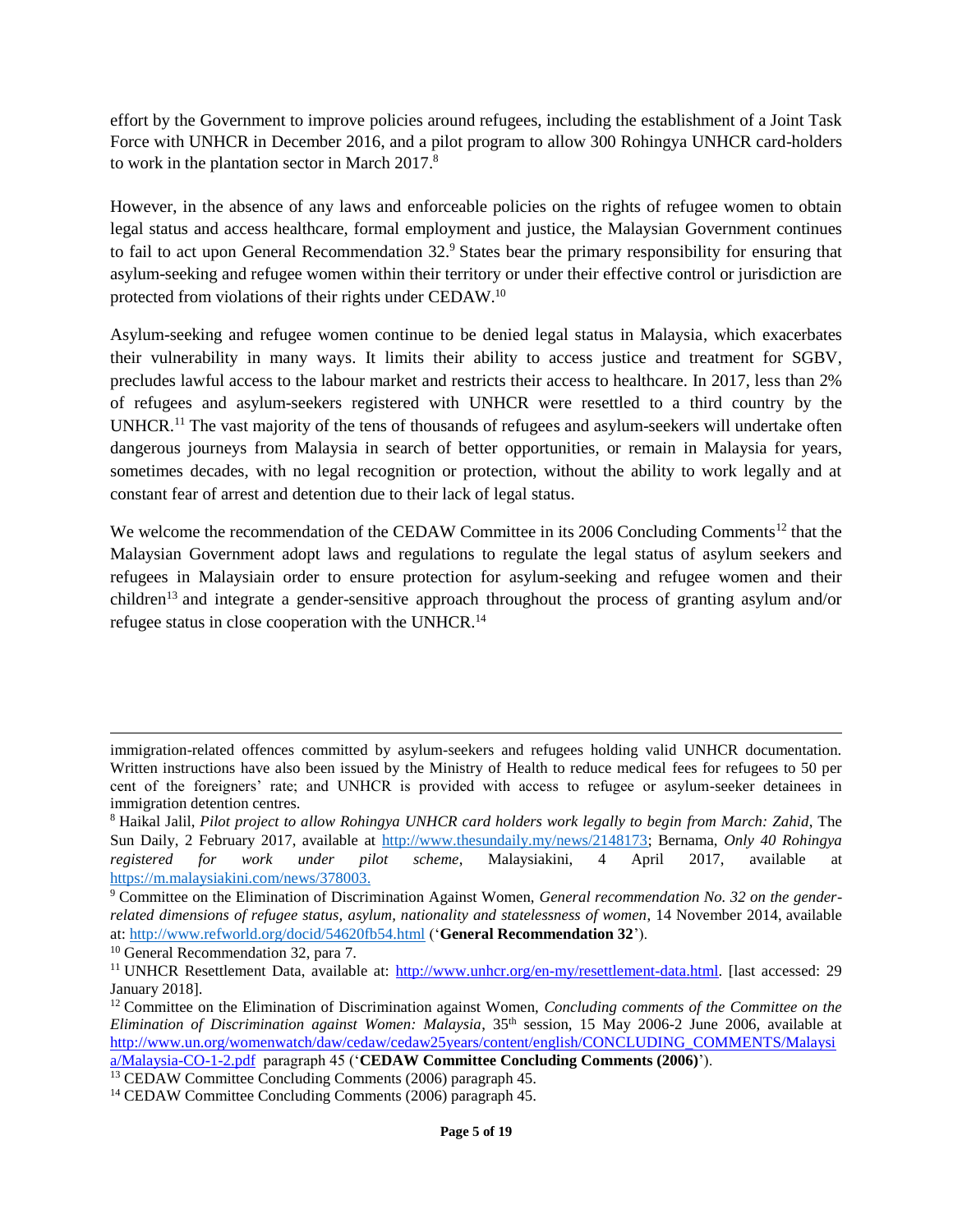# **EXECUTIVE SUMMARY: ISSUES FOR CONSIDERATION DURING THE PLENARY SESSION**

The Malaysian Government ('the Government') has failed to protect asylum-seeking and refugee women within its jurisdiction in line with its international human rights obligations under the Convention for the Elimination of Discrimination against Women ('CEDAW'). There appears to be no long-term strategy or plan to address the lack of legal status afforded to asylum-seeking and refugee women in Malaysia. This report focuses on four key issues as stated above for consideration by the Committee for the Elimination of Discrimination against Women ('CEDAW Committee') during their upcoming plenary session.

This Executive Summary focuses on the Government's practices and how they affect asylum-seeking and refugee women in Malaysia.

Pursuant to CEDAW articles 1, 2 and 12, failure to address the specific needs of women in immigration detention and to ensure that they are treated with respect could constitute discrimination. Refugees and asylum seekers in Malaysia are not distinguished from other undocumented migrants and as such are vulnerable to arrest and detention, especially when not registered with the UNHCR. There is no legal framework governing the process of arrest and detention of refugees and asylum seekers. Data from the Malaysian government as at September 2017 indicates that there are 1,825 women and girls in 12 immigration detention centres across the country.<sup>15</sup> As explained below, they are detained in deplorable conditions and do not have access to services and facilities to meet their specific needs. Moreover, there are recent distressing reports of sexual and gender-based violence perpetrated against asylum-seeking and refugee women by the staff members in immigration detention centres. In addition, we received several reports of deportation of refugee and asylum-seeking women being deported in breach of the customary international legal principle of non-refoulement.

Pursuant to CEDAW Article 15, lack of equality before the law, including lack of access to justice, could constitute discrimination within the meaning of the convention.<sup>16</sup> In relation to SGBV and other forms of harm perpetrated by non-state actors, CEDAW articles 2(d)-(e) indicate that failure by state parties to ensure that women are protected against discrimination generated by non-state actors could constitute discrimination within the meaning of the convention. Asylum-seeking and refugee women in Malaysia are vulnerable to SGBV in a range of contexts, including detention, at work and in the home. The lack of legal status of asylum-seeking and refugee women who are survivors of SGBV creates a barrier to access to justice as many are afraid to approach the police to report incidents of SGBV for fear of arrest. These women and girls also lack access to treatment for SGBV owing to difficulties in accessing affordable healthcare.

Pursuant to CEDAW article 11, failure to take appropriate measures to eliminate discrimination against women in the field of employment, including the right to work as an inalienable right of all human beings

<sup>&</sup>lt;sup>15</sup> Reply to List of Issues 2017, Annex 7

<sup>&</sup>lt;sup>16</sup> General Recommendation 32, para 32: 'Consistent with articles  $2(c)$  and  $15(1)$  of [CEDAW], States parties must take steps to eliminate discrimination against women in the public and private spheres and should confirm women's equality with men before the law. to this end, States should take positive measures to ensure that women are not discriminated against and that they are provided with effective legal protection throughout the asylum process, including by providing legal aid, legal representation and assistance, as necessary.' See also: paras 24, 27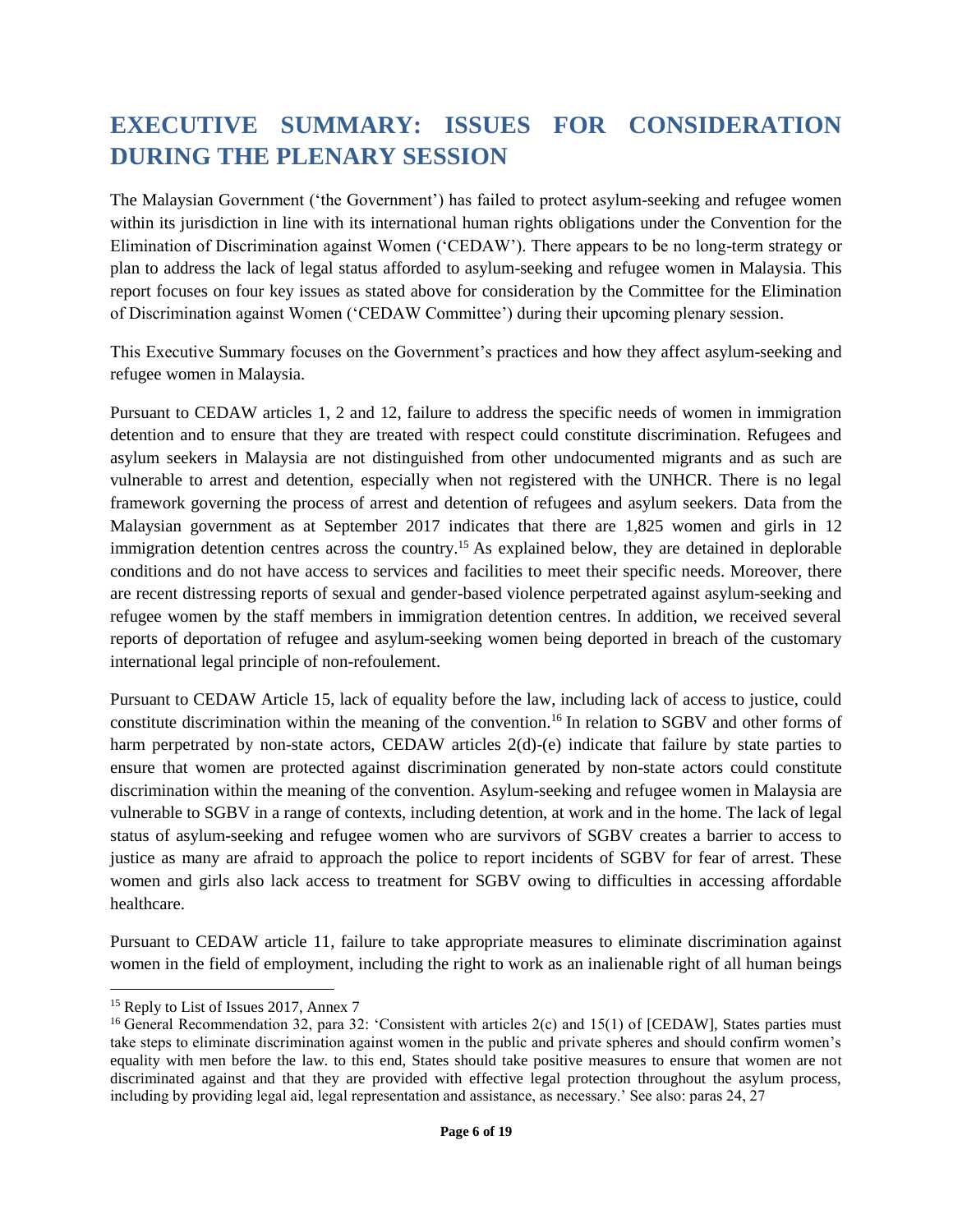and the right to the same employment opportunities and the protection of health and safety in working conditions, could constitute discrimination within the meaning of CEDAW. <sup>17</sup> Asylum-seeking and refugee women in Malaysia do not have formal access to employment owing to their lack of legal status under the Employment Act 1955. They are therefore forced into the informal labour market, where they are vulnerable to exploitation in the workplace, including a heightened risk of SGBV, withheld wages, unsafe working conditions and unfair dismissal.

Pursuant to CEDAW article 12, failure to ensure asylum-seeking and refugee women have access to affordable and appropriate health care, including access to family planning services, services in connection with pregnancy, confinement and the post-natal period, as well as adequate nutrition during pregnancy and lactation, could constitute discrimination within the meaning of the Convention.<sup>18</sup> The cost of healthcare for asylum-seeking and refugee women is prohibitively high and they are largely unable to access healthcare as a result. This results in their being at high risk of suffering from pregnancy complications, pregnancy-related death and infant disease or death. <sup>19</sup> They also lack access to family planning services and reproductive healthcare.

<sup>&</sup>lt;sup>17</sup> General Recommendation 32 para 33.

<sup>&</sup>lt;sup>18</sup> General Recommendation 32 paras 33, 48.

<sup>19</sup> Women's Refugee Commission, *Livelihoods Facts and Figures*, available at: [https://www.womensrefugeecommission.org/empower/resources/practitioners-forum/facts-and-figures.](https://www.womensrefugeecommission.org/empower/resources/practitioners-forum/facts-and-figures)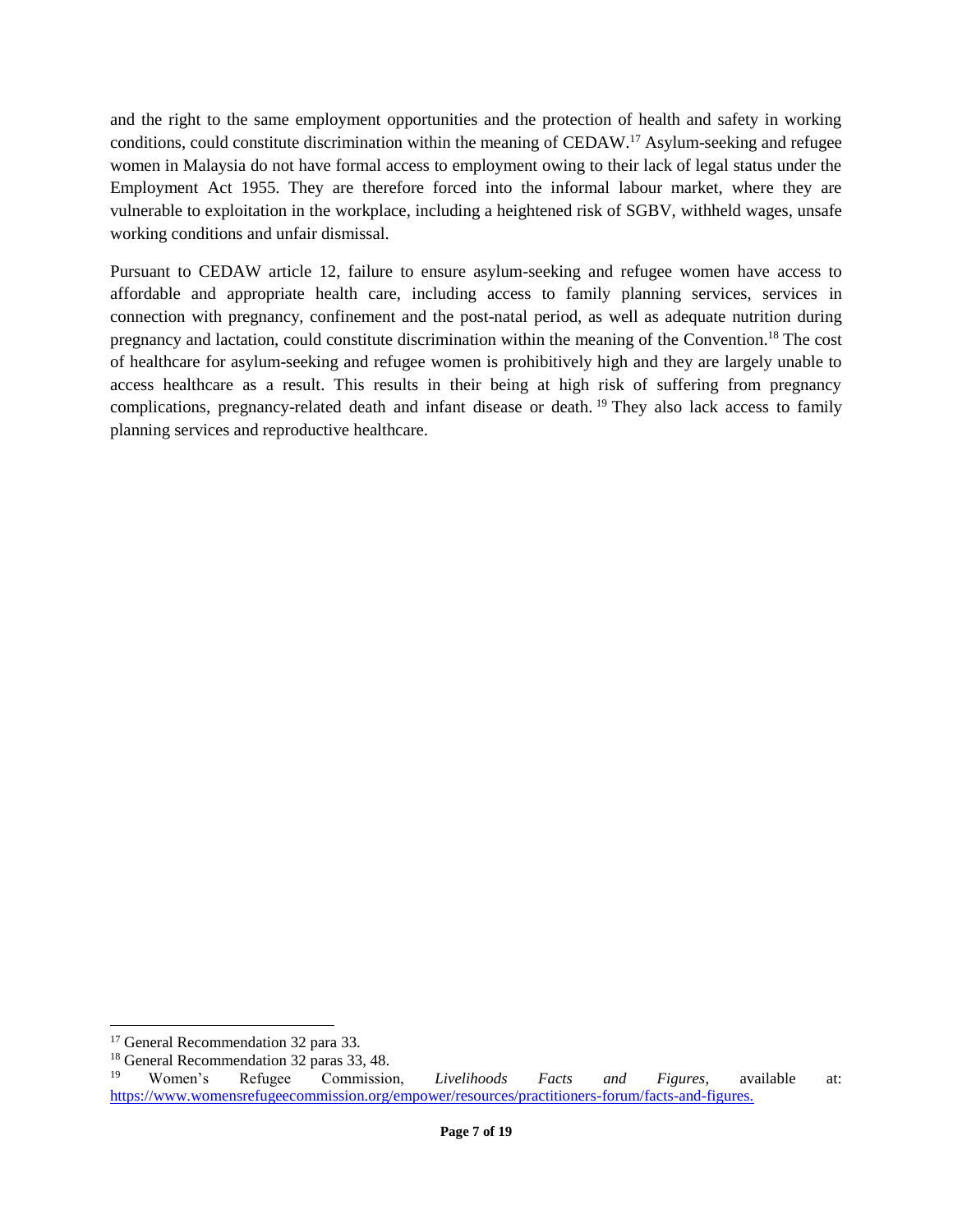# **LIST OF RECOMMENDATIONS**

**Recommendation 1: Protect** asylum-seeking and refugee women from **arbitrary arrest and detention** by:

- a. Revising the domestic legal framework to identify and protect refugees and asylum seekers in line with international law to include, at a minimum:
	- i. To establish screening and referral mechanisms as part of initial reception arrangements to ensure that vulnerabilities and protection needs of asylum-seekers and other groups are identified and addressed;
	- ii. Include specific rights and protections for refugees and asylum seekers within the Immigration Act, including the right to seek asylum, the principle of non-refoulement and the right to liberty and security of person;
	- iii. Ensure procedural safeguards for immigration detainees including access to judicial remedies and legal representation, maximum periods of detention and periodic review of detention decisions are guaranteed.
- b. Implementing alternatives to detention for asylum seekers and refugees, as well as other vulnerable groups.
- c. Training government officers and law enforcement on the rights of refugees and asylum seekers in Malaysia.

**Recommendation 2:** Where detention of asylum-seeking and refugee women is unavoidable, ensure compliance with CEDAW articles 1, 2, 5(a) and 12 as well as General Recommendation 32 by:

- a. ensuring that asylum-seeking and refugee women are provided with adequate facilities and services which meet their specific needs, including by
	- i. ensuring that there is effective screening for vulnerabilities among detainees (including in the cases of pregnant and lactating women and unaccompanied children) and referrals to the appropriate service to address those needs,
	- ii. providing staff at detention centres with robust and regular training relating to gender sensitivity and the specific needs and rights of women and
	- iii. providing separate facilities and materials to men and women within custody and detention to meet the specific needs and rights of women; and
- b. taking active measures to eradicate SGBV and abuse of asylum-seeking and refugee women in detention, including by thoroughly investigating allegations of such abuse and implementing monitoring mechanisms to monitor the health and safety of asylum-seeking and refugee women in detention.
- c. Ensure detention conditions are in line with international standards.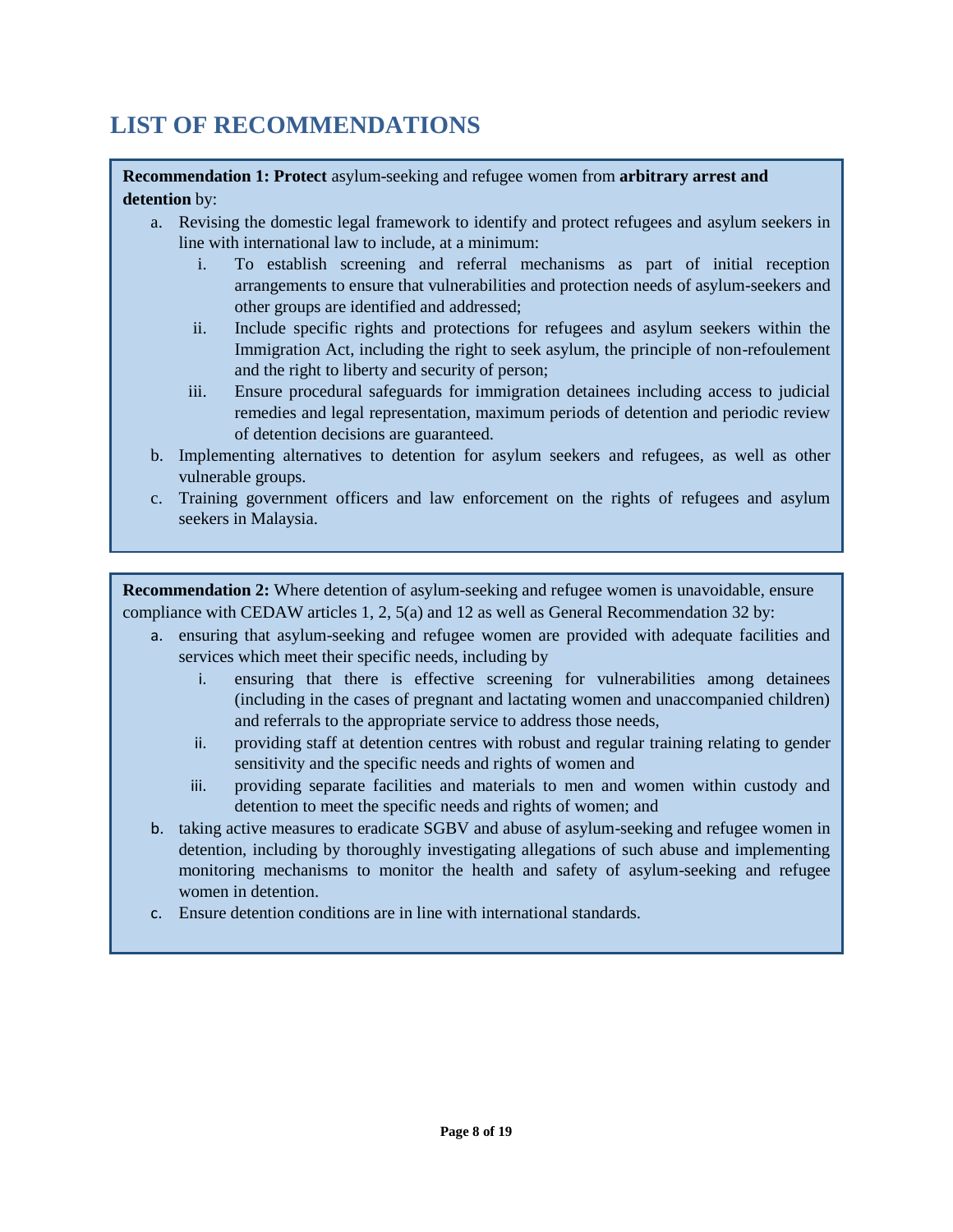**Recommendation 3:** Collect and make **publicly available gender-disaggregated data** on a regular basis:

- a. the number of asylum-seeking and refugee women (as distinguished from other migrants) held in immigration detention between 2012 and 2017;
- b. the number of asylum-seeking and refugee women that were pregnant or lactating and held in immigration detention centres between 2012 and 2017;
- c. the number of asylum-seeking and refugee women subjected to SGBV (including that perpetrated by staff at immigration detention centres) while in immigration detention;
- d. the number of asylum-seeking and refugee women released from immigration detention since 2012;
- e. the average length of spent by asylum-seeking and refugee women held in detention between 2012 and 2017;
- f. the number of deaths and the causes of deaths of asylum-seekers and refugees in immigration detention and police custody and what percentage of those deaths were of women;
- g. the number of persons who have died in the custody of the Immigration Department every year between January 2014 and October 2017, disaggregated by place of death, age, gender, country of origin, cause of death and whether or not the individuals were registered with the UNHCR; and
- h. the number of asylum-seeking and refugee women deported from immigration detention centres between 2012 and 2017.

**Recommendation 4: Remove barriers** deterring asylum-seeking and refugee women from seeking **access to justice** and **seeking treatment** following incidents of SGBV, including by ensuring that they are provided legal status and access to legal aid.

**Recommendation 5:** Construct and implement a **clear strategy to address and prevent incidents of SGBV** perpetrated against asylum-seeking and refugee women which includes guaranteeing asylumseeking and refugee women **access to government-run One Stop Rape Crisis Centres** by removing the requirement that a police report must be lodged in order for an individual to gain access to services provided at these centres.

**Recommendation 6:** Put in place **monitoring mechanisms** to identify and record incidents of SGBV perpetrated against asylum-seeking and refugee women, particularly in the following contexts:

- a. domestic violence; and
- b. SGBV perpetrated against asylum-seeking and refugee women by government officials, including but not limited to police, immigration officials and staff working in immigration detention centres.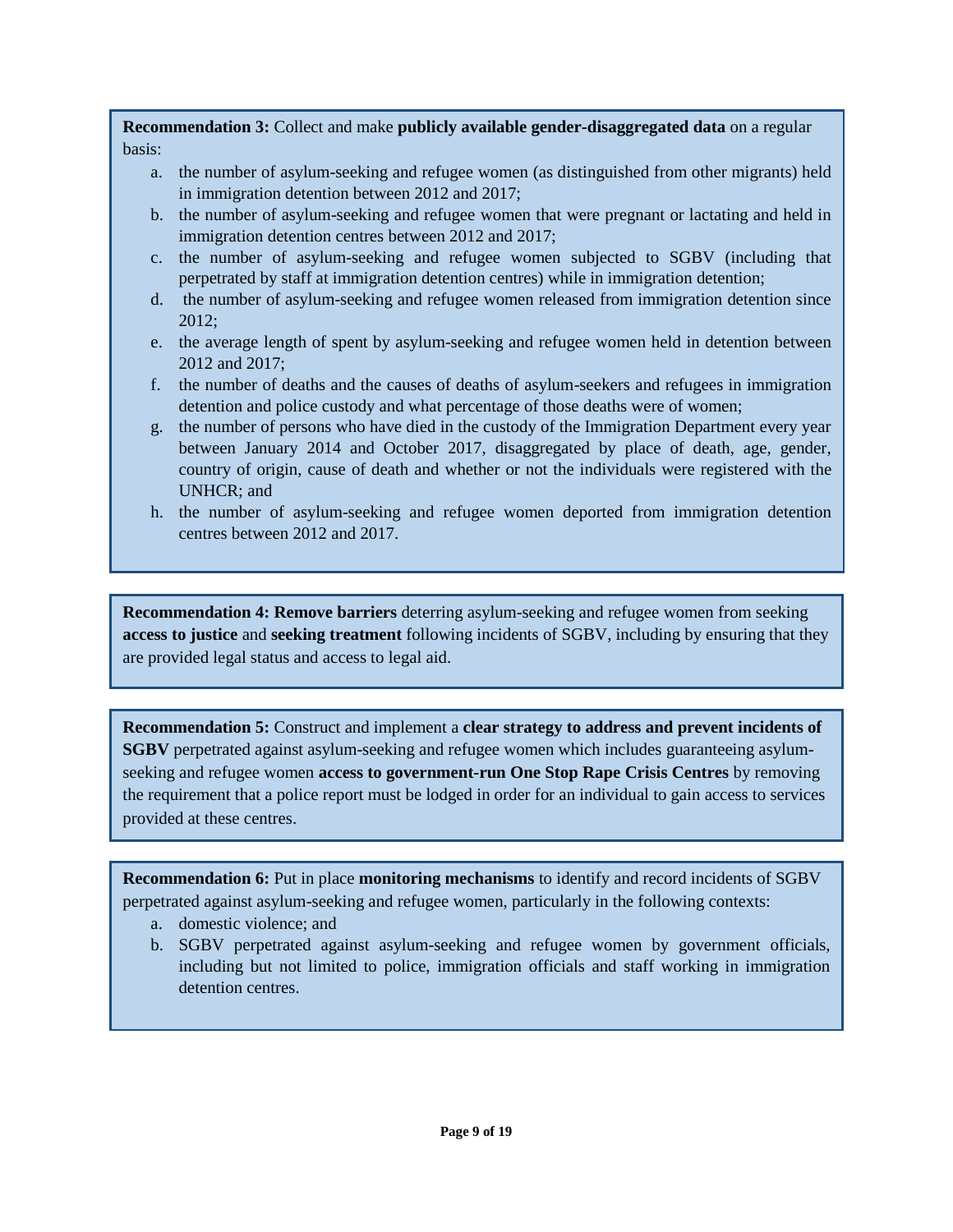**Recommendation 7:** In accordance with its obligations under CEDAW article 11 and General Recommendation 32, the **government should ensure that all refugees, in particular refugee women, access to formal employment**. This includes but is not limited to amending the Employment Act 1955 and other existing employment laws and policies to:

- a. create mechanisms through which asylum-seeking and refugee women may **report abuses and record complaints** with respect to their treatment in the workplace;
- b. **strengthen** the capacity of the national **Department of Labour** to take appropriate measures to **protect asylum-seeking and refugee women against abuse and exploitation** in the workplace; and
- c. **where appropriate, prioritise the employment of refugees and UNHCR-registered asylum seekers** within its jurisdiction over sourcing external migrant workers.

**Recommendation 8:** The government should, in a **non-punitive manner**, collect and make **public** information on the following:

- a. the levels of **participation** of asylum-seeking and refugee women in the informal employment sector;
- b. the **types of informal work** being done by asylum-seeking and refugee women;
- c. the **conditions** in which asylum-seeking and refugee women work in the informal sector; and
- d. **poverty levels** in households where asylum-seeking and refugee women are the female heads of households.

**Recommendation 9:** The government should ensure that

- a. all asylum-seeking and refugee women can **safely access affordable health care especially in situations of emergency such as childbirth**; and
- b. to the greatest extent possible, asylum-seeking and refugee women have access to critically important **family planning and reproductive health care services**.

**Recommendation 10:** The Malaysian government must put **concrete measures** in place to realise its obligations under CEDAW article 12, General Recommendation 32 with respect to providing asylumseeking and refugee women access to appropriate and affordable healthcare. In particular, the measures should focus on **removing the prohibitive costs of health care** for asylum-seeking and refugee women and ensuring that they are **provided with legal status** that allows them to access healthcare withouth fear of arrest and detention due to their undocumented status.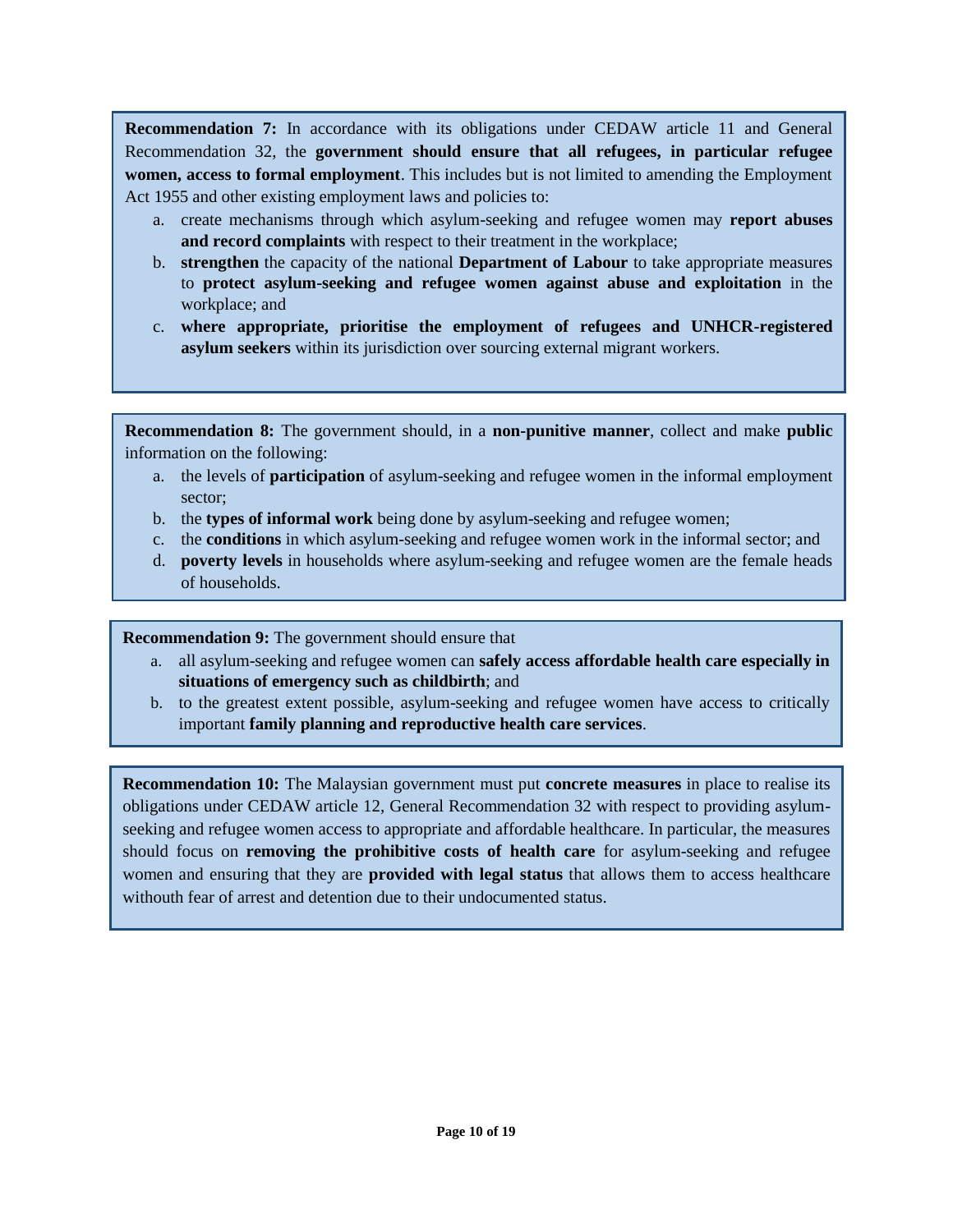**Recommendation 11:** The government should collect and make **publicly available information** on the following:

- a. statistics on illegal **abortions** of asylum-seeking and refugee women;
- b. **maternal mortality rates** of asylum-seeking and refugee women;
- c. statistics on asylum-seeking and refugee women with **communicable diseases**;
- d. what **family planning and other preventative health care services** are available to asylumseeking and refugee women and at what **cost**; and
- **e.** the numbers of asylum-seeking and refugee women who have been able to access **pre-natal and ante-natal care.**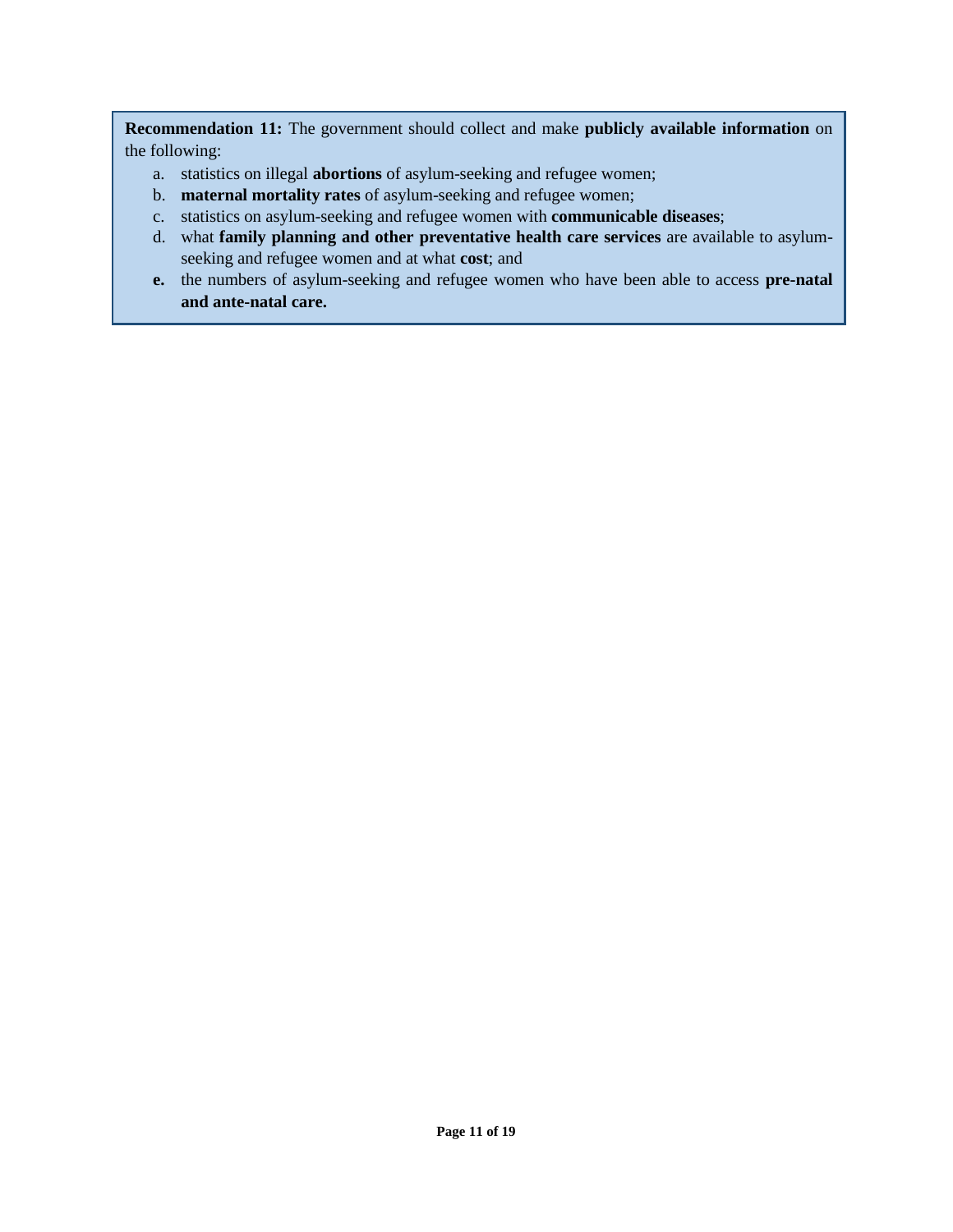# **ISSUES FOR CONSIDERATION DURING THE PLENARY SESSION**

# **ARTICLES 1, 2, 12: DETENTION AND NON-REFOULEMENT**

# *Malaysia's legal obligations and political commitments with respect to detention and non-refoulement of asylum-seeking and refugee women*

Pursuant to CEDAW Articles 1, 2 and 12, failure to address the specific needs of women in immigration detention and treat them with respect could constitute discrimination. Protection from arbitrary arrest and detention is also provided for in the 1948 Universal Declaration of Human Rights (UDHR), article 9<sup>20</sup> and the ASEAN Human Rights Declaration, article 12.<sup>21</sup>

The OHCHR 'Working Group [on Arbitrary Detention] believes that detention of migrants should be decided upon by a court of law, on a case-by case-basis, and pursuant to clearly and exhaustively defined criteria in legislation under which detention may be used.<sup>22</sup> Their report goes so far as to say that immigration detention should not be used at all in the case of, *inter alia*, asylum seekers, refugees, pregnant women and breastfeeding mothers.<sup>23</sup> In any event, all immigration detainees 'should be provided with automatic periodic review by a court of law of the necessity and legality of their detention at any time.'<sup>24</sup>

Gender sensitivity should be reflected in reception arrangements. These include ensuring separate facilities for men and women,<sup>25</sup> not detaining pregnant women and nursing mothers, the promotion of the employment of female guards and wardens in detention, training on gender-specific needs and human rights of women,<sup>26</sup> and the availability of alternatives to detention.

Section 8(3) of the Immigration Act 1959/63 sets out that when the authorities are processing persons categorised as prohibited from entering Malaysia, where those persons are from vulnerable groups,

<sup>&</sup>lt;sup>20</sup> Universal Declaration on Human Rights article 9: "no one shall be subjected to arbitrary arrest, detention or exile'; ASEAN Human Rights Declaration article 12: 'every person has the right to personal liberty and security. No person shall be subject to arbitrary arrest, search, detention, abduction or any other form of deprivation of liberty.'

<sup>21</sup> ASEAN Human Rights Declaration article 12.

<sup>22</sup> Human Rights Council, *Report of the Working Group on Arbitrary Detention: Mission to Malaysia –* Addendum, 16th session, 8 February 2011, available at [https://documents-dds](https://documents-dds-ny.un.org/doc/UNDOC/GEN/G11/106/38/PDF/G1110638.pdf?OpenElement)[ny.un.org/doc/UNDOC/GEN/G11/106/38/PDF/G1110638.pdf?OpenElement](https://documents-dds-ny.un.org/doc/UNDOC/GEN/G11/106/38/PDF/G1110638.pdf?OpenElement) para 71 ('**Working Group on Arbitrary Detention 2011**).

<sup>&</sup>lt;sup>23</sup> Working Group on Arbitrary Detention 2011, para 71.

<sup>24</sup> Working Group on Arbitrary Detention 2011, para 73.

<sup>25</sup> UNHCR, *Guidelines on the Applicable Criteria and Standards relating to the Detention of Asylum-Seekers and Alternatives to Detention*, 2012, available at: <http://www.refworld.org/docid/503489533b8.html> ('**UNHCR Guidelines on Detention**')

<sup>&</sup>lt;sup>26</sup> United Nations Rules for the Treatment of Women Prisoners and Non-custodial Measures for Women Offenders (the Bangkok Rules) (General Assembly resolution 65/229, annex), rule 5, 9 and 33(1); UNHCR Guidelines on Detention para 9.3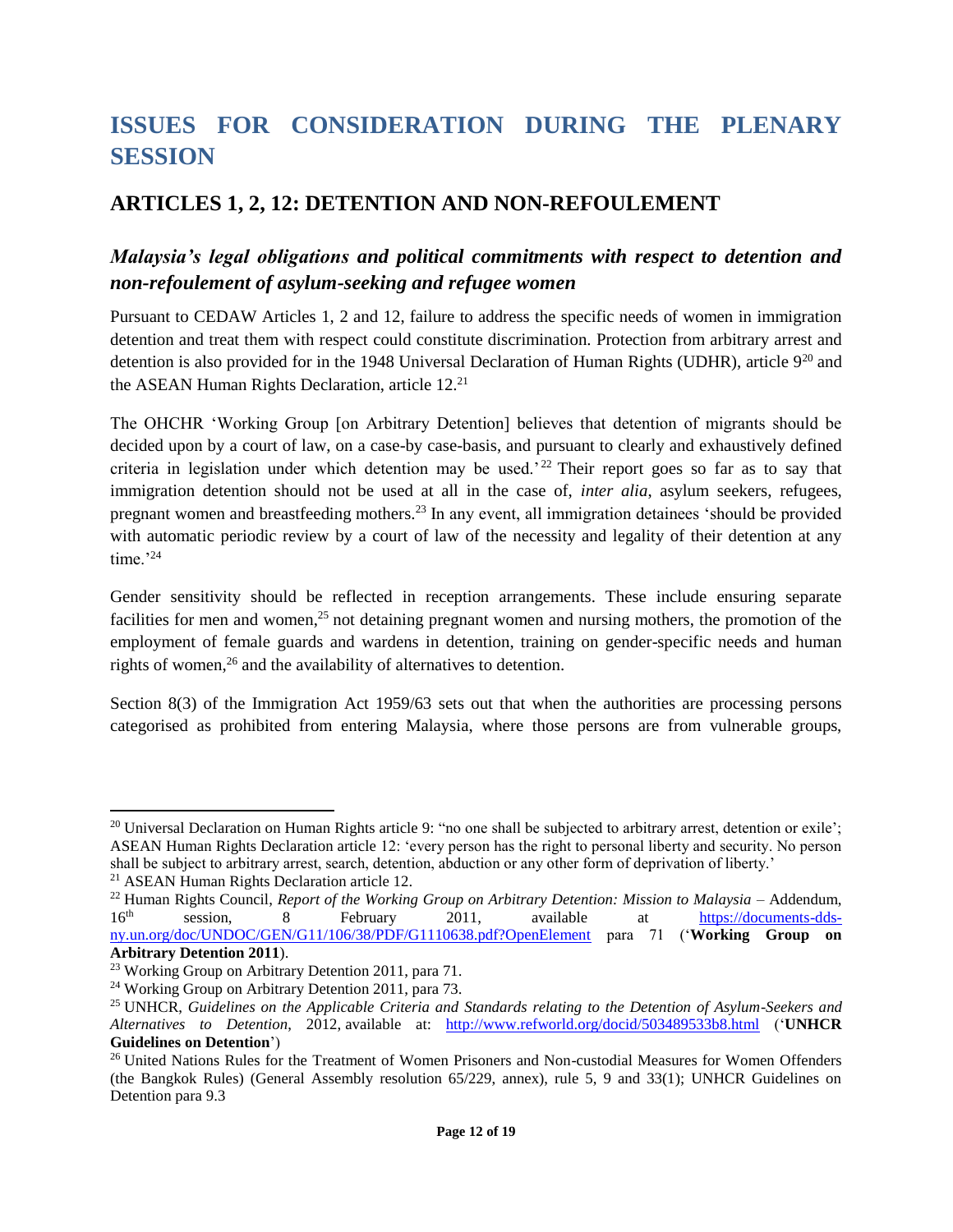including pregnant women, the authorities are required, on the basis of humanitarian grounds, to take all reasonable measures to treat these persons with appropriate care and attention.<sup>27</sup>

During the Universal Periodic Review second cycle, Malaysia agreed to 'continue with its efforts to strengthen the enforcement of law on violence against women and protect the rights of women'.<sup>28</sup> Malaysia also agreed to ensure that that detention conditions and provisions for access to legal and in particular judicial remedies comply with international standards and strengthen the training of police and other law enforcement officials<sup>29</sup> 'to the extent that it is compatible with national laws and policies and its obligations under applicable international instruments.' 30

The principle of non-refoulement is a rule of customary international law.<sup>31</sup> The Government has accepted and acknowledged its responsibility to uphold the rule of non-refoulement.<sup>32</sup>

## *Prior observations and issues raised by the CEDAW Committee with respect to detention and non-refoulement of asylum-seeking and refugee women*

In the List of Issues 2017 (paragraph 20), the CEDAW Committee raised the issue of detention of women and girls in detention centres and requested that the Government provide information on (i) the number of women and girls placed in immigration detention, disaggregated by age and nationality (ii) measures taken to ensure that their specific protection needs are effectively addressed in detention, including protection against sexual exploitation and violence, and access to facilities and services for pregnant women and women detained with their children (iii) what alternative measures to detention are available and the extent to which such alternatives are applied; (iv) measures taken to ensure that asylum-seeking and refugee women are protected from arbitrary detention and non-refoulement; and (v) the content and regularity of trainings provided to law enforcement officials to ensure that the protection claims of asylum-seeking women and girls are considered in a gender-sensitive manner, in line with General Recommendation 32.

In 2006, the Committee noted that its concern that Malaysia 'has not enacted any laws or regulations concerning the status of asylum-seekers and refugees. In particular, the Committee is concerned that

<sup>&</sup>lt;sup>27</sup> Report of the Working Group on Arbitrary Detention on its mission to Malaysia  $(7-17$  June 2010), para 71, A/HRC/16/47/Add.2; available at http://www.hr-dp.org/files/2015/07/30/Mission\_to\_Malaysia,\_2011.pdf.

<sup>28</sup> UN General Assembly, *Report of the Working Group on the Universal Periodic Review: Malaysia*, 4 December 2013, available at <http://www.ohchr.org/EN/HRBodies/UPR/Pages/MYindex.aspx> ('**UPR 2013**'); UN General Assembly, *Report of the Working Group on the Universal Periodic Review: Malaysia –* Addendum, 19 March 2014, available at [http://www.ohchr.org/EN/HRBodies/UPR/Pages/MYindex.aspx,](http://www.ohchr.org/EN/HRBodies/UPR/Pages/MYindex.aspx) Recommendation 146.128 ('**UPR 2013 - Addendum**').

<sup>29</sup> ibid, Recommmendation 146.148.

 $30$  UPR 2013 – Addendum, p3.

<sup>&</sup>lt;sup>31</sup> General Recommendation 32, para 18.

 $32$  House of Representatives – 4 April 2017, page 15 (translation from Bahasa Melayu): 'Dato Seri Dr Shahidan bin Kassim: […] For the period in which UNHCR card-holders remain in Malaysia, […] they will not be sent back to their country of origin in accordance with the principle of non-*refoulement* except if they return voluntarily or their country of origin achieves peace'.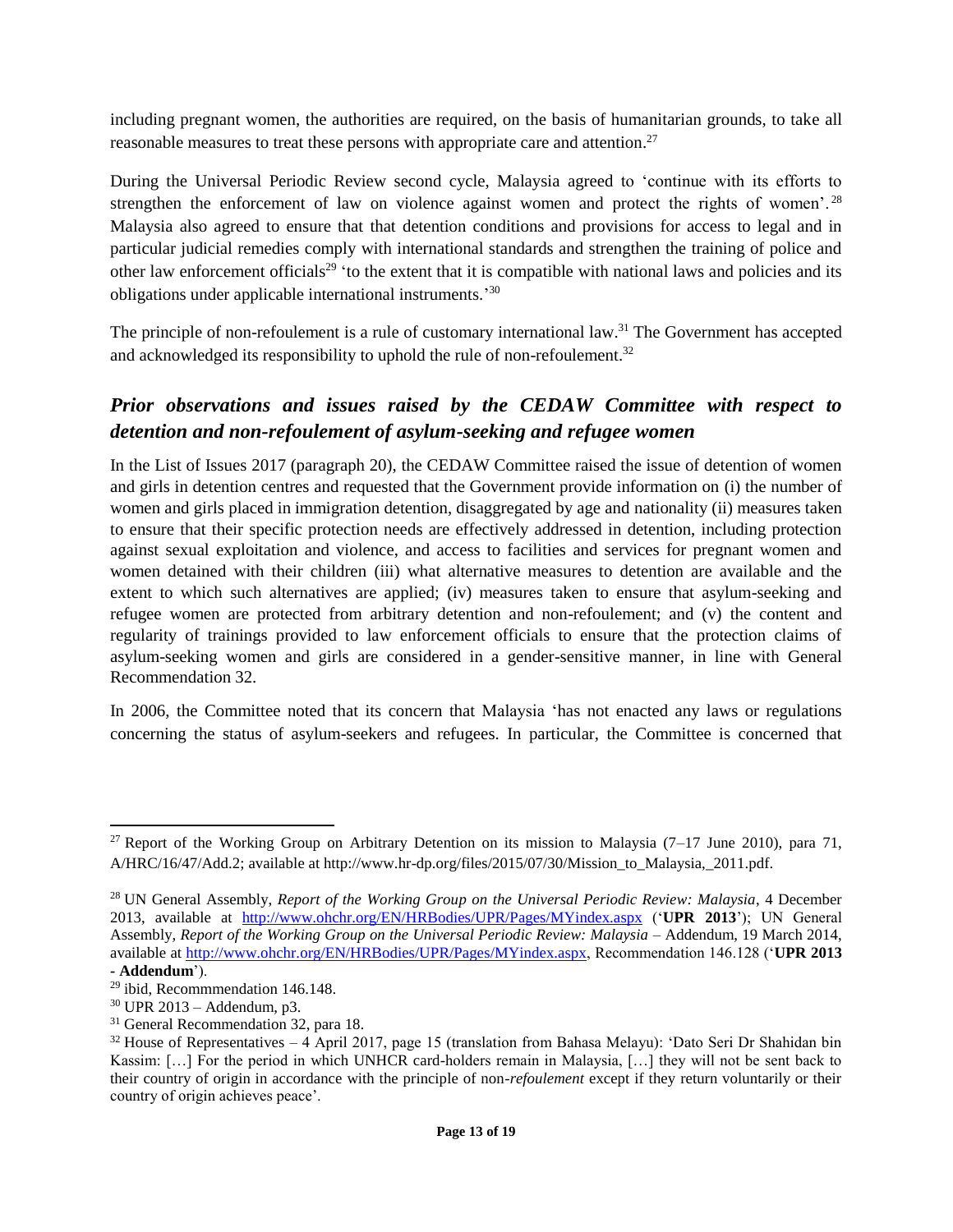asylum-seekers and refugees, including women, are prosecuted for immigration-related offences and may be indefinitely detained at immigration detention centres or deported.<sup>33</sup>

## *The Government's position on the issue of detention and non-refoulement of asylumseeking and refugee women*

The Government has repeatedly asserted its commitment to upholding the principle of non-refoulement.<sup>34</sup> It also stated that UNHCR card-holders enjoy freedom of movement in Malaysia and are not arrested and charged for illegal entry except for their involvement in activities that are against the laws.<sup>35</sup>

At the same time, however, the Government has confirmed that all women and girls placed in immigration detention centres are 'illegal immigrants' and are not distinguished from asylum seekers and refugees.<sup>36</sup> It has stated that the Ministry of Home Affairs will collaborate with UNHCR to verify the refugee status of the detainees. 37

In its recent Reply to the List of Issues 2017, the Government provided the following information on asylum-seeking and refugee women in detention: (i) the number of women and girls being held in immigration detention centres, disaggregated by age and nationality;<sup>38</sup> (ii) women and girls being held in immigration detention centres may only be released where the UNHCR has verified that they qualify for international protection under the Refugee Convention; <sup>39</sup> and (iii) only female officers will handle the women detainees as clearly stated in the depot's standard operating procedures. <sup>40</sup> It also stated that detention centres are monitored directly by the Human Rights Commission of Malaysia (SUHAKAM) and the Enforcement Agency Integrity Commission (EAIC) to provide the following to women and girls being held in immigration detention:

- a. a healthy diet as recommended and approved by the Ministry of Health;
- b. medical check-ups at government hospitals and clinics subject to the recommendation of a depot's Medical Assistant;
- c. monthly medical check-ups for pregnant women; and

<sup>&</sup>lt;sup>33</sup> Concluding Observations 2006 para 27 and 28.

 $34$  Reply to List of Issues para 61; House of Representatives – 4 April 201,7 p15; Committee on the Elimination of Discrimination against Women, *Consideration of reports submitted by States parties under article 18 of the Convention, Combined third to fifth periodic report of States due in 2012: Malaysia – Appendix A: Responses to the* CEDAW Committee's Concluding Comments on Malaysia's Initial and Second Periodic Report, August 2016, p21 ('**Reply to Concluding Comments (2006)**'): 'Malaysia understands that the applicability of the principle of nonrefoulement shall be moderated based on reasonable grounds and pertinent facts of the case. For instance, a refugee who has been convicted by a final judgment of a particularly serious crime, which constitutes a danger to the community of that country, cannot claim protection under the principle' and that 'although Malaysia is not yet a party to any treaties relating to refugees particularly the 1951 Convention ... and its 1967 Protocol, Malaysia continues to fulfil its moral obligation in providing assistance to such persons in compliance with customary international law.'

 $35$  Reply to List of Issues 2017, Appendix 7; House of Representatives  $-4$  April 2017, p15.

<sup>&</sup>lt;sup>36</sup> Reply to List of Issues 2017, paras 60, 11.

<sup>&</sup>lt;sup>37</sup> Reply to List of Issues 2017, Appendix 7.

<sup>&</sup>lt;sup>38</sup> Reply to List of Issues 2017.

<sup>&</sup>lt;sup>39</sup> Reply to List of Issues 2017, para 60.

<sup>40</sup> Reply to List of Issues 2017, para 60.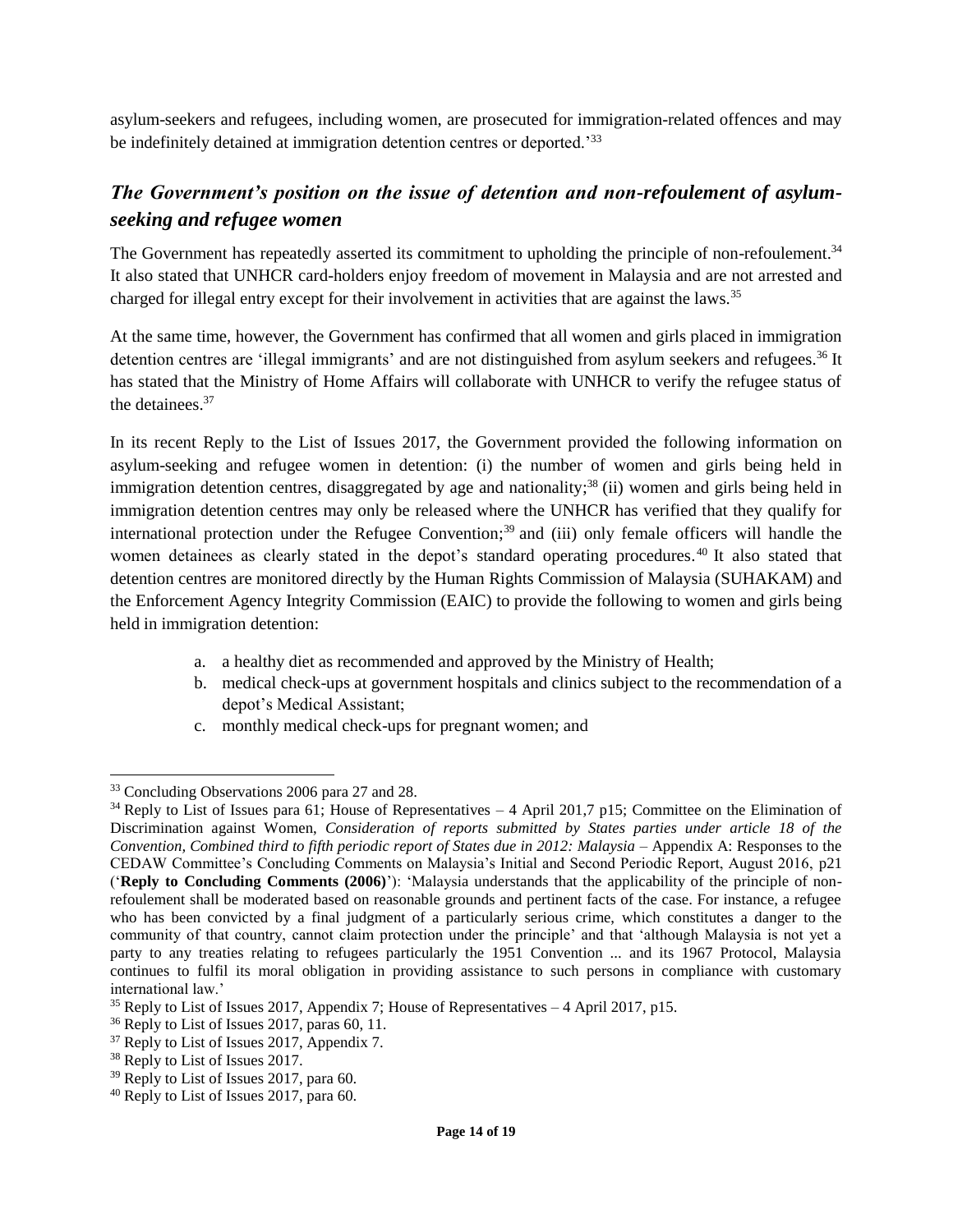d. personal hygiene toiletries.<sup>41</sup>

The Government stated in its Reply to the List of Issues 2017 that the Ministry of Home Affairs 'conducts training, dialogue session and information sharing regularly to ensure officers is well equipped with the law/current issues/SOP.'<sup>42</sup>

# **ARTICLE 15, 2(d)-(e): SEXUAL AND GENDER BASED VIOLENCE AND LACK OF ACCESS TO JUSTICE**

### *Malaysia's legal obligations with respect to SGBV and lack of access to justice*

Pursuant to CEDAW Article 15, lack of equality before the law, including lack of access to justice, could constitute discrimination within the meaning of the convention. 43

In relation to SGBV and other forms of harm perpetrated by non-state actors, CEDAW articles 2(d)-(e) indicate that failure by state parties to ensure that women are protected against discrimination generated by non-state actors could constitute discrimination within the meaning of the convention. This is supported by General Recommendation 19,<sup>44</sup> which states that 'gender-based violence is a form of discrimination that seriously inhibits women's ability to enjoy rights and freedoms on a basis of equality with men'.<sup>45</sup> In the context of refugee women, General Recommendation 32 clarifies that in relation to these CEDAW articles the essence of refugee status is to provide effective protection to the refugee woman. 46

The ASEAN Human Rights Declaration articles 2 and 21(1) provide for the right to equal access to legal aid.

# *Prior observations and issues raised by the CEDAW Committee with respect to SGBV and lack of access to justice*

In paragraphs 27 and 28 of their 2006 Concluding Comments, the Committee recommended that Malaysia 'adopt laws and regulations relating to the status of asylum-seekers and refugees in Malaysia, in line with

<sup>44</sup> Committee on the Elimination of Discrimination against Women, *General Recommendation No 19: Violence Against Women,* paragraph9-10, available at:

<sup>46</sup> General Recommendation 32, para 32.

<sup>41</sup> Reply to List of Issues 2017, para 60.

 $42$  Reply to List of Issues 2017, para 61.

<sup>&</sup>lt;sup>43</sup> General Recommendation 32, para 32: 'Consistent with articles 2(c) and 15(1) of [CEDAW], States parties must take steps to eliminate discrimination against women in the public and private spheres and should confirm women's equality with men before the law. to this end, States should take positive measures to ensure that women are not discriminated against and that they are provided with effective legal protection throughout the asylum process, including by providing legal aid, legal representation and assistance, as necessary.' See also: paras 24, 27.

[http://tbinternet.ohchr.org/Treaties/CEDAW/Shared%20Documents/1\\_Global/INT\\_CEDAW\\_GEC\\_3731\\_E.pdf](http://tbinternet.ohchr.org/Treaties/CEDAW/Shared%20Documents/1_Global/INT_CEDAW_GEC_3731_E.pdf) <sup>45</sup> Committee on the Elimination of Discrimination against Women, *General Recommendation No 19: Violence* 

*Against Women*, paragraph9-10, available at: [http://tbinternet.ohchr.org/Treaties/CEDAW/Shared%20Documents/1\\_Global/INT\\_CEDAW\\_GEC\\_3731\\_E.pdf](http://tbinternet.ohchr.org/Treaties/CEDAW/Shared%20Documents/1_Global/INT_CEDAW_GEC_3731_E.pdf)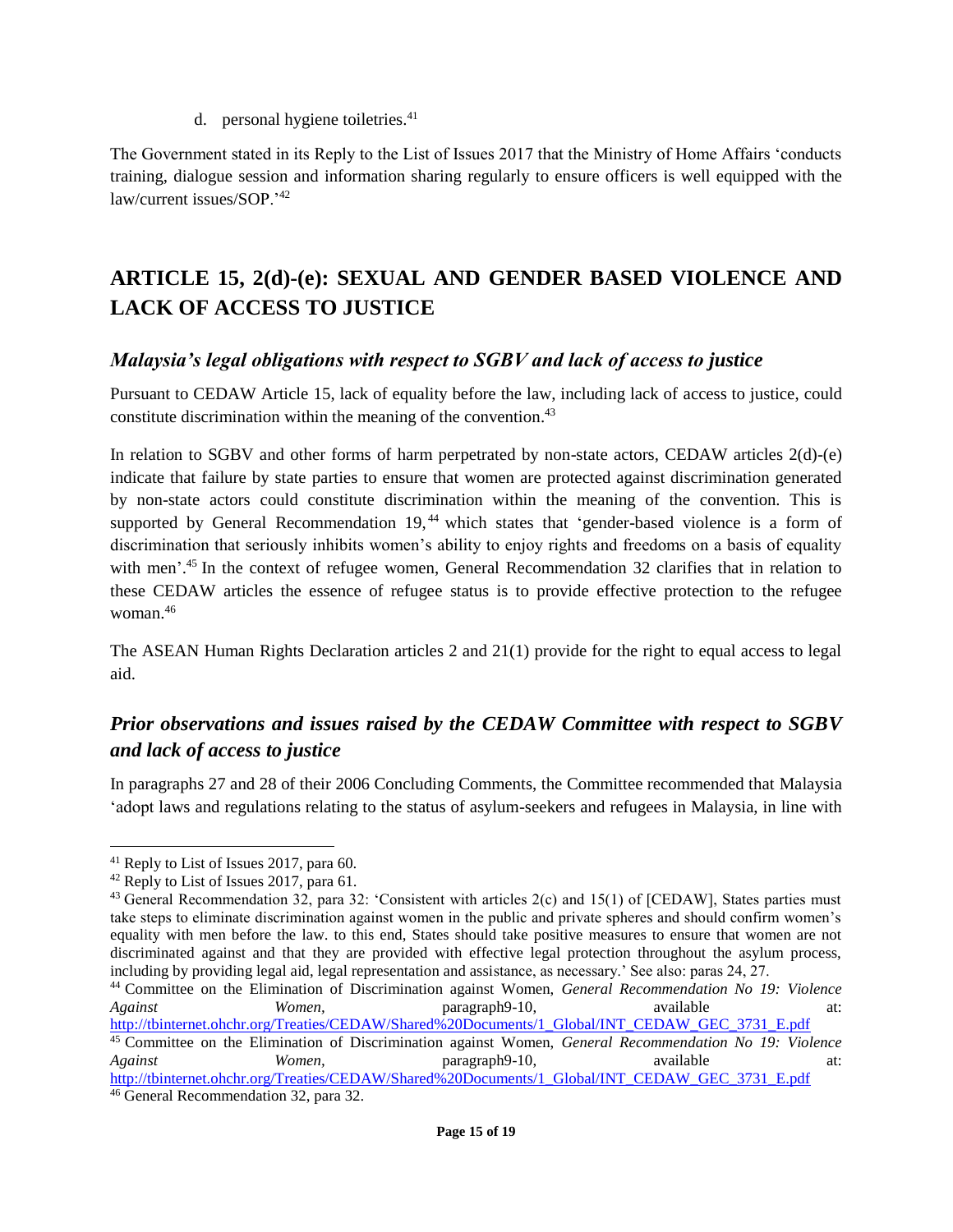international standards, in order to ensure protection for asylum-seekers and refugee women and their children.'

In its List of Issues 2017, the Committee asked the Government to provide information on 'any measures … adopted to ensure access to justice by women from disadvantaged groups' and on 'the availability of legal aid an assistance to women who are not citizens … such as asylum-seeking women [and] refugee women'.<sup>47</sup>

### *The Government's position on the issue of SGBV and lack of access to justice*

The Government did not specifically address the issue of SGBV within asylum seeker and refugee communities as part of their combined third to fifth periodic report under CEDAW. This failure has not been remedied by the Government's Reply to the List of Issues 2017 as the Government again failed to deal specifically with the perpetration of SGBV against asylum-seeking and refugee women.

With respect to access to legal aid, the Government said in its Reply to the List of Issues 2017 that 'legal aid assistance is ... available to non-citizens regardless of their gender ... in capital punishment cases'.<sup>48</sup>

In August 2017, the Government amended the national Legal Aid Act<sup>49</sup> to remove the right to legal aid for non-citizens of Malaysia.

# **ARTICLE 6, 11: LACK OF FORMAL ACCESS TO EMPLOYMENT**

#### *Malaysia's legal obligations with respect to the lack of formal access to employment*

Pursuant to CEDAW article 11, failure to take appropriate measures to eliminate discrimination against women in the field of employment, including the right to work as an inalienable right of all human beings and the right to the same employment opportunities and the protection of health and safety in working conditions, could constitute discrimination within the meaning of CEDAW.<sup>50</sup>

General Recommendation 32 further articulates that female refugees should be offered sources of livelihood and employment opportunities,<sup>51</sup> and this right is also enshrined in Article 25 of the Universal Declaration of Human Rights and Articles 17-19 of the 1951 Refugee Convention. Article 27(1) of the ASEAN Human Rights Declaration also provides for the right to work and to appropriate employment conditions and Article 13 of the Cairo Declaration on Human Rights in Islam further articulates that the right to work is to be guaranteed by the State. Malaysia is also party to five (out of the eight), International

<sup>47</sup> List of Issues 2017, para 4.

<sup>48</sup> Reply to List of Issues 2017, para 9.

 $^{49}$  Legal Aid Act 1971, available at [http://www.commonlii.org/my/legis/consol\\_act/laa197164/.](http://www.commonlii.org/my/legis/consol_act/laa197164/)

<sup>50</sup> General Recommendation 32 para 33.

<sup>51</sup> Ibid.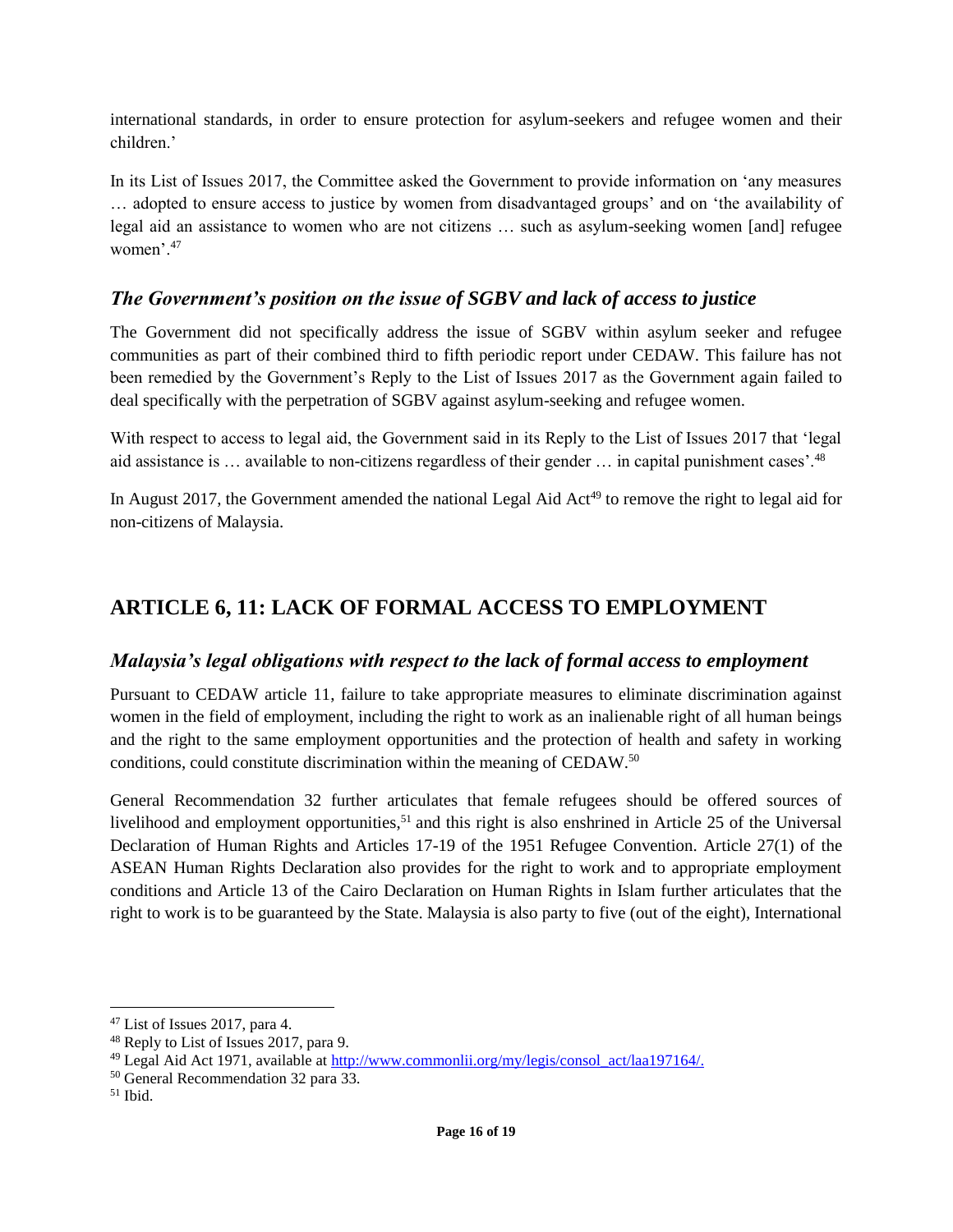Labour Organisation (ILO) core conventions, which articulate the fundamental principles of the right to work.<sup>52</sup>

In the Human Rights Council Universal Periodic Review for Malaysia, it was recommended that Malaysia should 'allow refugees and other migrants to seek employment while they await resettlement or other durable solutions',<sup>53</sup> however the Government rejected this recommendation.

Pursuant to CEDAW article 6, Malaysia also has obligations to 'take all appropriate measures, including legislation, to suppress all forms of traffic in women and exploitation of prostitution of women.' Malaysia is a participant in the Bali Process on People Smuggling, Trafficking in Persons and Related Transnational Crime ('Bali Process'). In 2016, as part of the Bali Process, Malaysia endorsed commitments to 'consider how labour migration opportunities can be opened up to persons with international protection needs.<sup>54</sup>

## *Prior observations and issues raised by the CEDAW Committee with respect to lack of formal access to employment*

In paragraph 27 and 28 of their 2006 Concluding Comments, the Committee recommended that Malaysia 'adopt laws and regulations relating to the status of asylum-seekers and refugees in Malaysia, in line with international standards, in order to ensure protection for asylum-seekers and refugee women and their children.'

### *The Government's position on the issue of lack of formal access to employment*

The Malaysian Government did not address the issue of employment for asylum seekers and refugees in their combined third to fifth periodic report under CEDAW, or in their recent Reply to the List of Issues 2017.

<sup>52</sup> International Labour Organization, *ILO Ratifications for Malaysia*, available at [http://www.ilo.org/dyn/normlex/en/f?p=NORMLEXPUB:11200:0::NO::P11200\\_COUNTRY\\_ID:102960:](http://www.ilo.org/dyn/normlex/en/f?p=NORMLEXPUB:11200:0::NO::P11200_COUNTRY_ID:102960) Malaysia has ratified 17 ILO Conventions, of which 15 are currently in force, one is to be enforced and one was denounced in 1990.

<sup>53</sup> UPR 2013, Recommendation 146.28; UPR 2013 – Addendum.

<sup>54</sup> NHRAP Annexure A paragraph 11; Sixth Ministerial Conference of the Bali process on people smuggling, trafficking in persons and related transnational crime - Co-chairs' statement, 22 March 2016, <http://reliefweb.int/report/world/sixth-ministerial-conference-bali-process-people-smuggling-trafficking-persons-and> [accessed 3 October 2016].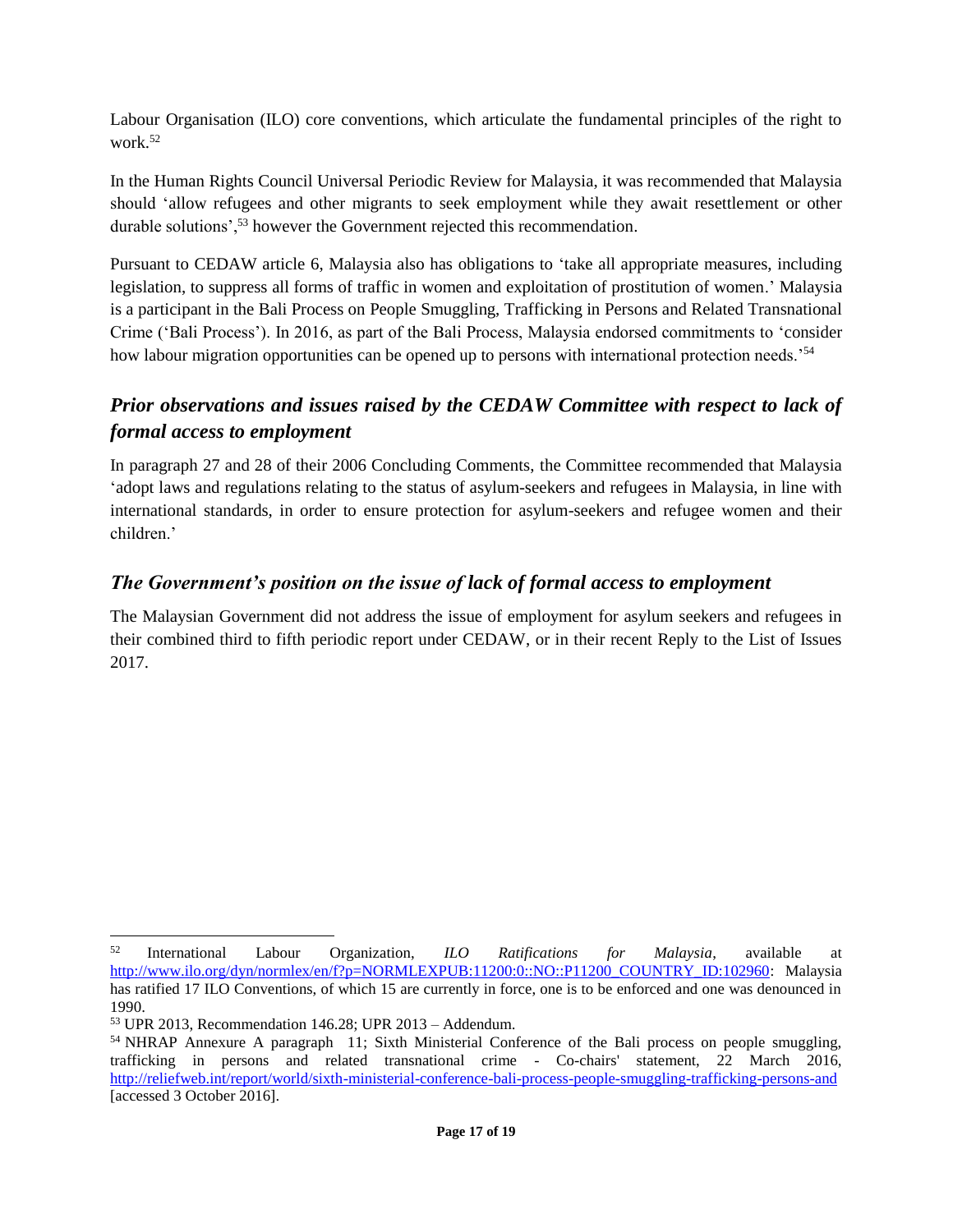# **ARTICLE 12: LACK OF ACCESS TO HEALTH CARE**

### *Malaysia's legal obligations with respect to the lack of access to health care*

Pursuant to CEDAW article 12, failure to ensure asylum-seeking and refugee women have access to affordable and appropriate health care, including access to family planning services, services in connection with pregnancy, confinement and the post-natal period, as well as adequate nutrition during pregnancy and lactation, could constitute discrimination within the meaning of the convention. <sup>55</sup>

General Recommendation 32 also clarifies that women seeking asylum and refugee women are to be granted, without discrimination, the right to a range of services, including health care.<sup>56</sup> This is also provided for by General Recommendation 24 on Women and Health, which require States to eliminate discrimination against all women in their access to health care services.<sup>57</sup>

The right of asylum seekers and refugees to health services (equal to that which is enjoyed by the host country population) is enshrined in the 1951 Convention Relating to the Status of Refugees and Article 25 of the 1948 Universal Declaration of Human Rights. It articulates that everyone has the right to a standard of living adequate for the health and medical care.

We note that in the last Universal Periodic Review, Malaysia accepted a recommendation by the Government of Thailand, to 'step up efforts in ensuring universal access to affordable health services, particularly for the poor, vulnerable and marginalised groups.'<sup>58</sup>

# *Prior observations and issues raised by the CEDAW Committee with respect to lack of access to health care*

In paragraphs 27 and 28 of their 2006 Concluding Comments, the Committee recommended that Malaysia 'adopt laws and regulations relating to the status of asylum-seekers and refugees in Malaysia, in line with international standards, in order to ensure protection for asylum-seekers and refugee women and their children.'

### *The Government's position on the issue of lack of access to health care*

In Appendix A to their Third to Fifth Combined Periodic Report (2016), the Malaysian government asserted that refugees and asylum seekers are 'not denied access to health care facilities, including maternal and child healthcare services.' <sup>59</sup>

<sup>55</sup> General Recommendation 32 paras 33, 48.

<sup>56</sup> General Recommendation 32, para 48.

<sup>57</sup> Committee on the Elimination of Discrimination Against Women, *General Recommendation No. 24: Article 12 of the Convention (Women and Health)*, available at: [http://www.refworld.org/docid/453882a73.html,](http://www.refworld.org/docid/453882a73.html) para 2.

<sup>58</sup> Human Rights Council, *Universal Periodic Review Report of the Working Group on the Universal Periodic Review – Malaysia*, 4 December 2013, available at [http://www.ohchr.org/EN/HRBodies/UPR/Pages/MYSession17.aspx,](http://www.ohchr.org/EN/HRBodies/UPR/Pages/MYSession17.aspx) Recommendation 146.179.